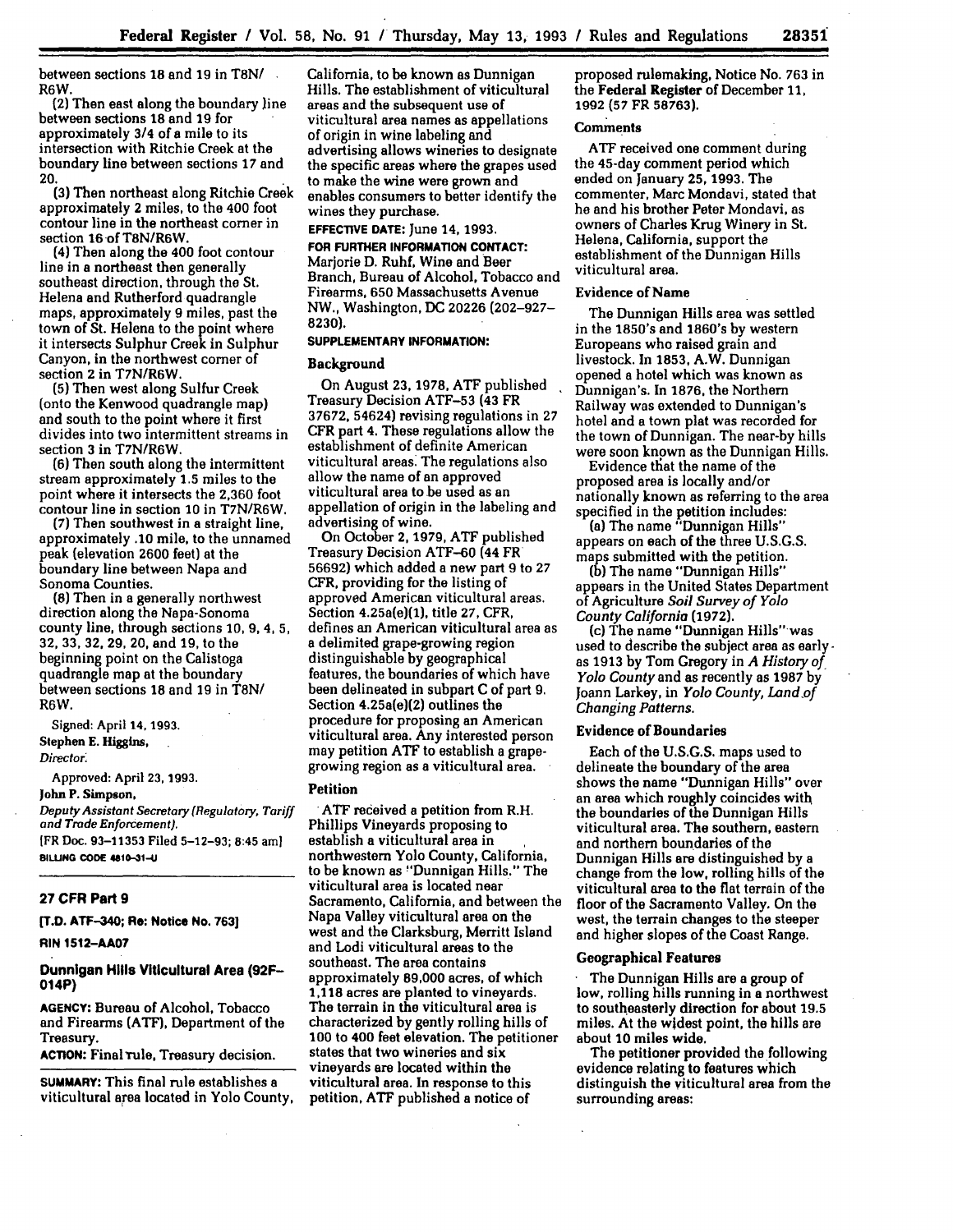# **Topography mmd Eievatim**

The Dunnigan Hills rise out of a part of the Sacramento Valley which is nearly flat, varying only between **60** and **130** feet above sea level. In contrast to the surrounding valley floor, the Dunnigan Hills viticultural area consists of low, rolling hills, which rise to an elevation of about 400 feet above sea level. The hills are crossed **by** streams that flow west to east out of the Coast Range. On the west, the Dunnigan Hills drop to an elevation of approximately **250** feet before the transition to the steeper, higher slopes of the Coast Range begins. The terrain in the Coast Range rises rapidly to 1,200 and **1,600** feet, with peaks which are even higher.

# Soil

The predominant soils in the viticultural area are the Corning-Hillgate association, well-drained, gently sloping to moderately steep gravelly larns or loams on terraces, and the Sehorn-Balcom association, well-drained, gently sloping to steep silty clay **larns** and clays over sandstone. Soils outside the area include the Dibble-Millsholm and Positas associations in the foothills of the Coast Range to the west, and the Yolo-Brentwood, Rincon-Marvin-Tehama, Capay-Clear Lake and Willows-Pescadero associations on the valley floor to the north, south and east.

# Climate

The Dunigan Hills viticultural area is warmer in the summer **and** winter than the Coast Range highlands to the west. The petitioner states the area is also less prone to frost damage in the spring than the rest of the Sacramento Valley because "the hills and streams provide better air drainage than that found on the valley floor to the north, east and south of the Dunnigan Hills." This air drainage **also** makes the Dunnigan Hills cooler than the surrounding valley floor in summer.

# Boundary

The boundary of the Dunnigan Hills viticultural area may be found on three United States Geological Survey **(U.S.G.S.)** maps with a scale of **1.62500.** The boundary is described in **§** 9.145.

# Miscellaneous

**ATF** does not wish to give the impression **by** approving the Dunnigan Hills viticultural area that it is approving or endorsing the quality of wine from this **area. ATF** is approving this area as being distinct from surrounding areas, not better then other areas. **By** approving this **arm, AT?** will allow wine producers **to claime** distinction on labels and advertisements as to origin of the grapes. Any commercial advantage gained can only come from consumer acceptance of wines from Dunnigan Hills.

# Executive Order 12291

It has been determined that this document **is** not a major regulation as defined in Executive Order **12291** and a regulatory impact analysis is not required because it will not have an annual effect on the economy of **\$100** million or more; it will not result in a major increase in costs or prices for consumers, individual industries, Federal, State, or local government agencies, or geographic regions; and it will not have significant adverse effects on competition, employment, investment, productivity, innovation, or on the ability **of** United States-based enterprises to compete with foreignbased enterprises in domestic or export markets.

# Regulatory Flexibility Act

It is hereby certified that this regulation will not have a significant economic impact on a substantial number of small entities. The establishment of a viticultural area is neither an endorsement nor approval **by ATF** of the quality of wine produced in the area, but rather an identification of an area that is distinct from surrounding areas. This process merely allows wineries to more accurately describe the origin of their wines to the consumers, and helps consumers identify the wines they purchase. Designation of a viticultural area itself has no significant economic impact because any commercial advantage can come only from consumer acceptance of wines made from grapes grown within the area. In addition, no new recordkeeping or reporting requirements are imposed. Accordingly, a regulatory flexibility analysis is not required.

# Paperwork Reduction Act

The provisions of the Paperwork Reduct;on Act of **1980,** Public Law **96- 511,** 44 **U.S.C.** Chapter **35,** and its implementing regulations, **5** CFR Part **1320,** do not apply to this final rule because no requirement to collect information is imposed.

### Drafting Information

The principal author of this document is Marjorie **D.** Ruhf, Wine and Beer Branch. Bureau of Alcohol. Tobacco and Firearms.

# List of Subjects in 27 CFR Part 9

Administrative practices and procedures, Consumer protection, Viticultural areas, and Wine.

# **Authority and Issuance**

Title **27,** Code of Federal Regulations, Part **9,** American Viticultural Areas, is amended as follows:

# **PART 9-AMERICAN VITIOULTURAL AREAS**

Paragraph **1.** The authority citation for Part **9** continues to read as follows: **Authority: 27 U.S.C. 205.**

**Par. 2.** Subpart **C** is amended **by** adding **§** 9.145 to read as **follows:**

Subpart C--Approved **American Vitkultural Areas**

# §9.145 Dunnigan Hills.

(a) *Name.* The name of the viticultural area described in this section-is "Dunnigan Hills."

*(b) Approved maps.* The appropriate maps for determining the boundary of the Dunnigan Hills viticultural area are three U.S.G.S. 15 minute series topographical maps of the **1:62500** scale. They are titled:

- **(1)** "Guinda, Calif.," **1959.**
- (2) "Dunnigan, Calif.," **1953.**
- **(3)** "Woodland, Calif.," 1953.

(c) Boundary. The Dunnigan Hills viticultural area is located in Yolo County, California. The boundary is as **follows:**

**(1)** The beginning point is on the Dunnigan. Calif., **U.S.G.S.** map at the intersection of Buckeye Creek and U.S. Route 99W just soulh of the Colusa-Yolo county line;

(2) From the beginning point, the boundary follows Route 99W in a southeasterly direction until an unnamed westbound light-duty road coincident with a grant boundary (referred to **by** the petitioner as County Road **17)** diverges from Route 99W just north of the town of Yolo, California, on **the** Woodland, Calif., **U.S.G.S.** map;

**(3)** The boundary then follows the County Road **17** for approximately 2 miles to an unnamed southbound light duty road freferred to **by** the petitioner as County Road **95A);**

(4) The boundary then follows County Road **95A** south for approximately 1/2 mile to an unnamed westbound light duty road (referred to **by** the petitioner as County Road **17A);**

**(5)** The boundary then proceeds west along County Road **17A** for approximately **3/8** mile to an unnamed southbound light duty road (referred to by the petitioner as County Road 95);

**(6) The boundary then proceeds south** along County Road **95** for approximately **1** mile to an unnamed light duty road which goes in a southwesterly direction